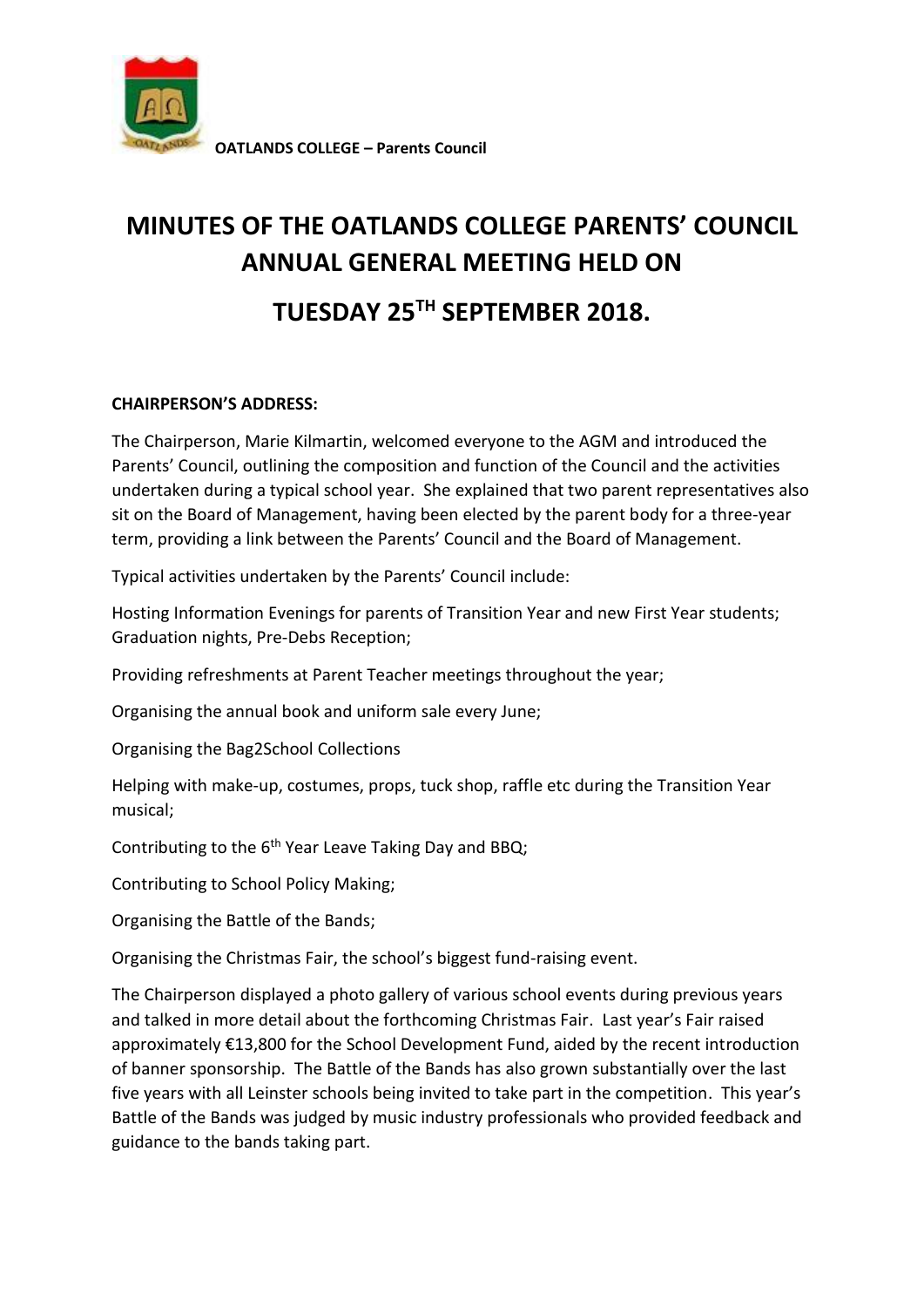

Oatlands Music Department is currently in the process of setting up a music club to aid in the development of school bands.

Bag 2 School, held twice-yearly, is another big fundraiser for the school with 10% of all proceeds going to the Laura Lynn foundation.

Other fundraising activities include non-uniform days, raffles (this year the school benefited from generous donations of concert tickets)

## **TREASURER'S REPORT:**

Katherine Looby delivered the Treasurer's Report. A PowerPoint presentation provided a detailed breakdown of expenditure and income over the last three years. Total expenditure for the current year was €4,496. The Parents' Council raised over €20,000 in the year 2017-2018 and €19,000 was contributed by the Parents' Council to the School Development Fund.

## **PRINCIPAL'S WELCOME:**

The Principal, Caroline Garrett, welcomed everyone to the meeting, and reminded those present that she would be hosting a Q&A session after the meeting at which Dan, the Deputy Head Boy, would also be in attendance.

Oatlands College is now over 60 years old. Six years ago, the school had a sizeable debt after undertaking the development of a new multi-purpose PE hall. However, the final payment on this debt was made last year. The new signage on the sports hall was funded by school income, the voluntary contribution and the work of the Parents' Council. The PE hall opens at 7am and doesn't close until 10-11pm at night.

Recent school developments include the refurbishment of the Science Lab, new equipment for the Home Economics room and school landscaping. The canteen area is also scheduled to be repainted.

There has been a significant expansion in the number of school students and staff, and the curriculum has also expanded with the incorporation of the following subjects: Physical Education, Politics & Society, and Chinese.

The Principal emphasised that the students and parents are at the core of everything the school does and there is a very positive relationship with both.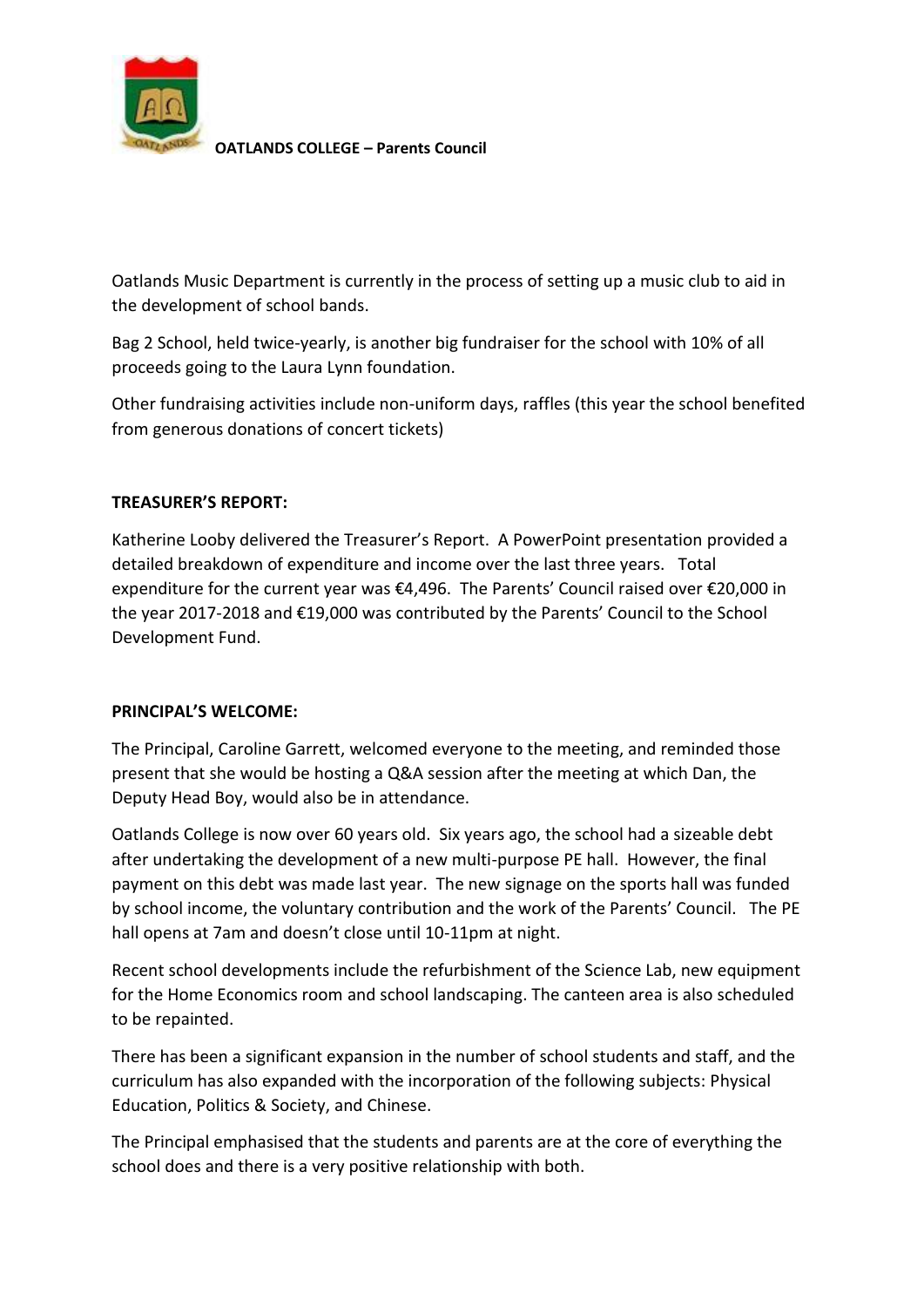

The school has a student cohort of approximately 550 pupils but there are waiting lists for every year group. There are currently 105 pupils on the list for first year.

The school is now looking at expanding the number of classrooms near the area of the shed and the old canteen and there are a preliminary set of development drawings in this regard. The school is considering the purchase of a site behind the old PE hall which runs down to the old monastery site at the back of the houses on Trees Road. It is proposed to develop two new changing rooms for people using the school pitches, and three extra multifunctional classrooms with an assembly area, utility area, storage area and caretakers' office.

The school has high standards of academic achievement so that each student achieves his maximum potential. This year, all school pupils got their first subject choice on the 1<sup>st</sup> and 2<sup>nd</sup>-round of CAO offers. Oatlands College is the only school to achieve 8H1s in both this year and last year's Leaving Certificate. 52% of pupils achieved 400+ points, while 21% of pupils achieved 500% points in the Leaving Certificate.

However, the school experience is not just purely an academic one; the school takes a holistic approach to student welfare. There is an emphasis on mental health and well-being, there is a school pastoral system, and there are regular meetings with parents.

This year's Junior Certificate results were very good, with a plethora of As. The school also achieved success in athletics, sports and other extra-curricular activities such as art and choir.

School staff engage in constant upskilling and will be continuing to train as the new Junior Certificate is introduced in a wider variety of subjects.

At present, it's estimated that schools in the voluntary sector need to raise one-third of their income as the Government grant of €31 per student is inadequate to cover costs. The Parents' Council play an important and essential role in helping the school with fundraising and financing initiatives, school policy development, and IT and other school developments. The Principal and the Parents' Council work collectively to support the school, and the opinion and advice of the Parents' Council is valued.

Becoming a member of the Parents' Council provides a valuable insight into the school itself and is a rewarding experience for the members.

The Principal encouraged both 'old' and new parents to become involved in the Parents' Council, and particularly encouraged male parents to consider membership of the Parent's Council for gender balance.

The Principal expressed her thanks to the officers of the Parents' Council, Marie Kilmartin, Sharon Gleeson and Katherine Looby, for their work over the past year and looked forward to working with them in the coming academic year.